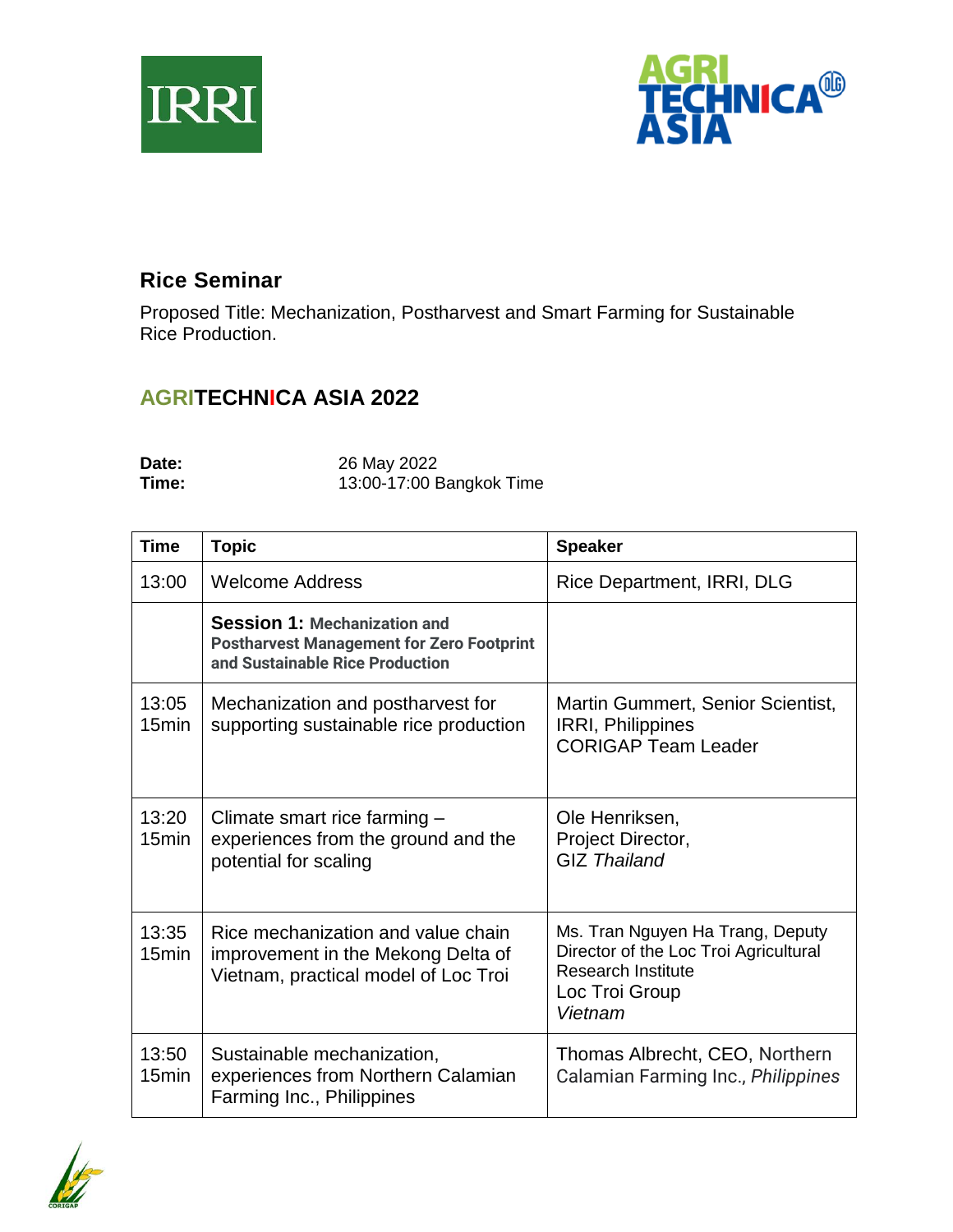

| <b>Time</b>                | <b>Topic</b>                                                                          | <b>Speaker</b>                                                                                                                                   |
|----------------------------|---------------------------------------------------------------------------------------|--------------------------------------------------------------------------------------------------------------------------------------------------|
| 14:05<br>15min             | Assessing the carbon footprint of rice<br>within different mechanization<br>scenarios | Dr. Bjoern Ole Sander, Senior<br><b>Scientist and Country</b><br>Representative, IRRI Vietnam                                                    |
| 14:20<br>15min             | Challenges and opportunities for<br>modernized and low carbon rice in<br>Vietnam      | Mr. Le Thanh Tung<br>Deputy Director General, Crop<br>Production Department, Ministry of<br><b>Agriculture and Rural</b><br>development, Vietnam |
| 14:35<br>15 <sub>min</sub> | Integrated mechanization and precision<br>farming for reducing carbon footprint       | Dr. Nguyen Van Hung, Scientist,<br><b>IRRI Vietnam</b>                                                                                           |
| 14:50<br>15 <sub>min</sub> | Recent developments in direct seeding                                                 | Igor Dolinar, Key Account<br>Manager, APV - Technische<br>Produkte GmbH, Austria                                                                 |
| 15:05<br>20 <sub>min</sub> | Questions and answers,<br>Session 1                                                   |                                                                                                                                                  |
|                            | <b>Session 2: Smart Farming</b>                                                       |                                                                                                                                                  |
| 15:25<br>15 <sub>min</sub> | Digital ag innovations for data-driven<br>decision-making                             | Dr. Alice G. Laborte, Sustainable<br>Impact through Rice-Based<br><b>Systems, IRRI Philippines</b>                                               |
| 15:40<br>15min             | Applications of smart technologies for<br>rice farming in the Mekong Delta            | Dang Bao Pham<br><b>Project Manager</b><br>Rynan Group, Vietnam<br>+ Dr. Nguyen Van Hung, Scientist,<br><b>IRRI Vietnam</b>                      |